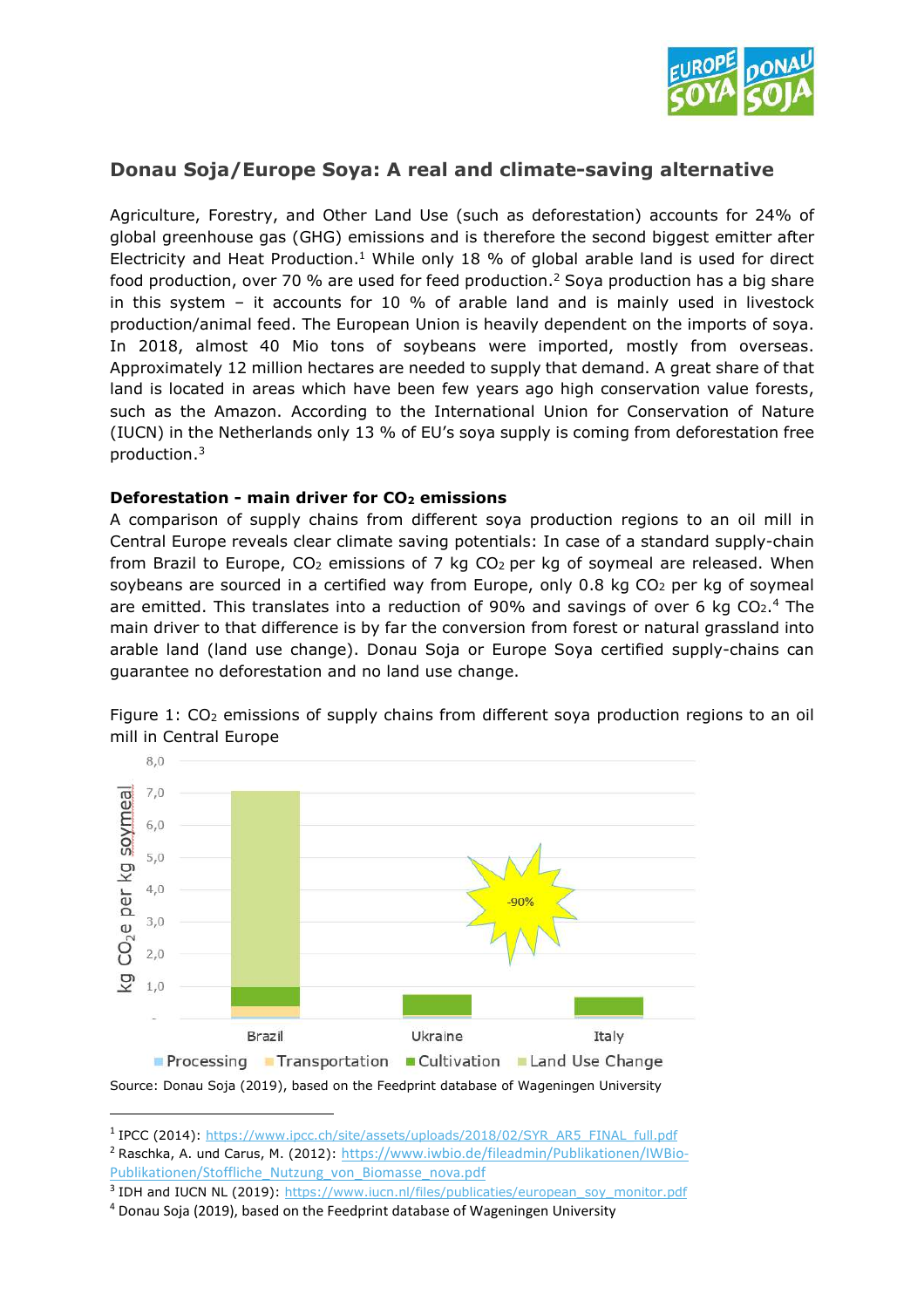### **Transport means and distances make a difference**

A range of certification schemes enable deforestation-free supply-chains. But aside from land-use change, transport means and distances also cause substantial  $CO<sub>2</sub>$  emissions. Short soya supply-chains in Europe result in approximately  $30\%$  less CO<sub>2</sub> than supplychains from certified sources from overseas.<sup>5</sup>

Figure 2: CO<sub>2</sub> emissions of certified deforestation-free supply chains from different soya production regions to an oil mill in Central Europe



Source: Donau Soja (2019), based on the Feedprint database of Wageningen University

## **Regional Climate Partnerships**

By developing short supply-chains in Europe, Donau Soja strengthens rural development and contributes to reducing  $CO<sub>2</sub>$  emissions of the agri-food system in Europe. The shift of the Austrian egg production to regional soya (Donau Soja) is seen today by farmers, industry and by retailers as a great success for the whole sector. This case is an outstanding example for a climate-friendly agriculture. Donau Soja aims to support the establishment of these Climate Partnerships across Europe.

How the shift of standard soya from overseas to Donau Soja in the Austrian egg production has realised savings of  $CO<sub>2</sub>$  emissions is clearly visible in calculations by Dr Stefan Hörtenhuber, scientist at University of Natural Resources and Life Sciences, Vienna (BOKU). His research indicates that today the Austrian egg production causes 36% less  $CO<sub>2</sub>$  emissions compared to the Western European standard model.<sup>6</sup> This means savings of 1kg CO<sub>2</sub> emissions per kg egg:

- Egg production in Austria (incl. Donau Soja): 1.8 kg CO2 per kg egg
- Egg production according to Western European standard model (incl. soya from overseas): 2.8 kg CO2 per kg egg

<sup>&</sup>lt;sup>5</sup> Donau Soja (2019), based on the Feedprint database of Wageningen University

<sup>6</sup> Hörtenhuber, University of Natural Resources and Life Sciences (2019)